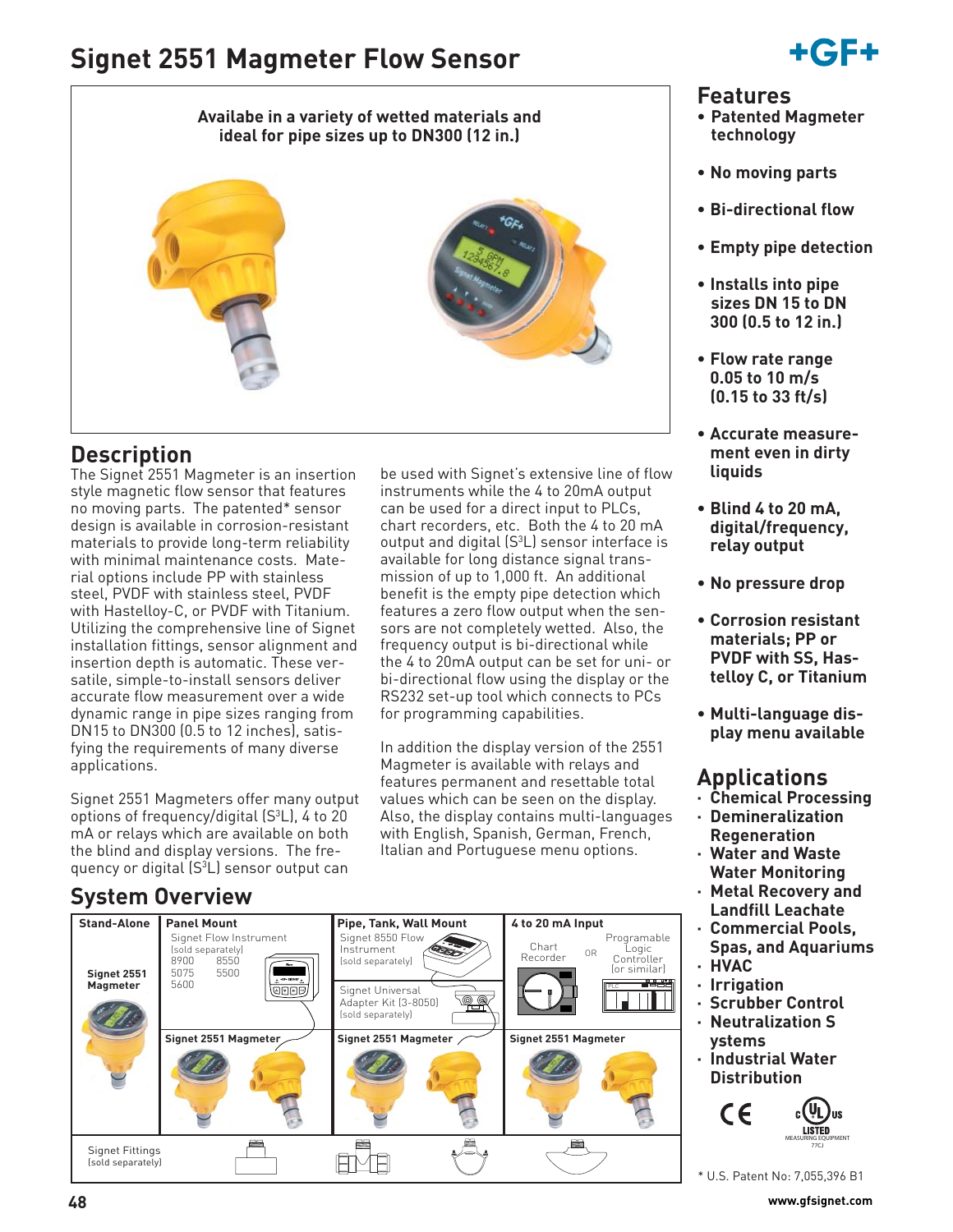

**Blind Version**



 $1/2$  to 4 in.  $-XO = 58$  mm (2.3 in.) 5 to 8 in.  $-X1 = 91$  mm  $(3.6)$  in.) 10 to 12 in. -X2 = 167 mm (6.6 in.)

X = Sensor Body P, T, V, or W

#### **Display Version**



Pipe Range  $1/2$  to 4 in.  $-XO = 58$  mm (2.3 in.) 5 to 8 in.  $-X1 = 91$  mm  $(3.6 \text{ in.})$ 10 to 12 in. -X2 = 167 mm (6.6 in.)

X = Sensor Body P, T, V, or W

## **Specifications**

#### **General**

**Dimensions** General **Proped Senson Senson Senson Senson Sensians** Pipe size range:DN15 to DN 300 (0.5 in. to 12 in.) Relay Specifications Flow Range

- Minimum: 0.05 m/s (0.15 ft/s)
- Maximum: 10 m/s (33 ft/s)

Linearity: ±1% reading plus 0.01m/s (0.033 ft/s) Repeatability: ±0.5% of reading @ 25°C (77°F) Minimum Conductivity: 20 µS/cm

### **Wetted Materials:**

Sensor body/Electrodes and Grounding ring:

- -P0, -P1, -P2: Polypropylene/316LSS
- -T0, -T1, -T2: PVDF/Titanium
- -V0, -V1, -V2: PVDF/Hastelloy-C
	- -W0, -W1, -W2: PVDF/316LSS
- O-rings: • FPM (standard)
- EPDM, Kalrez (optional)
- Case: PBT

Display Window: Polyamide Protection rating: NEMA 4X/IP65

### **Electrical**

Power Requirements

- 4 to 20 mA: 21.6 to 26.4 VDC, 22.1 mA max.
- Frequency: 5 to 26.4 VDC, 15 mA max.
- Digital  $(S^3L)$ : 5 to 6.5 VDC, 15 mA max.
- Auxiliary (only required for units with relays): 9 to 24 VDC, 0.4A max

Reverse polarity and short circuit protected

Current output (4 to 20 mA):

- Loop Accuracy:
- 32 µA max. error (25°C @ 24 VDC)
- Isolation: Low voltage < 48 VAC/DC from electrodes and auxilary power
- Maximum cable: 300 m (1000 ft.)
- Error condition: 22.1 mA
- Max. Loop Resistance: 300Ω
- Compatible with PLC, PC or similar equipment

#### Frequency output:

- Output modes: Freq., Freq÷10, or Mirror Relay
- Max. Pull-up Voltage: 30 VDC
- Max. Current Sink: 50 mA, current limited
- Maximum cable: 300 m (1000 ft.)
- Compatible with Signet Model 5075, 5500, 5600, 8550, 8900

Digital (S3 L) Output:

- Serial ASCII, TTL level 9600 bps
- Compatible with Model Signet 8900 instrument

- #1, #2 Type: Mechanical SPDT Rating: 5A @ 30 VDC max., 5A @ 250 VDC max.
- #3 Type: Solid State Rating: 50mA @ 30 VDC, 50mA @ 42 VAC

Hysteresis: User adjustable, plus timer delay Trigger Delay: Adjustable (0 to 9999.9 sec.)

Relay Modes: Off, Low, High, Window, and Proportional Pulse

Relay Source: Flow Rate, Resettable Totalizer Error Condition: Selectable; Fail Open or Closed

### **Display**

Characters: 2 x 16 Contrast: User-set in four levels Backlighting (only on relay versions): Requires external 9-24 VDC, 0.4 mA max.

#### **Environmental Requirements**

- Storage Temperature:
- -20° to 70°C (-4° to 158°F) Relative Humidity :
- 0 to 95% (non-condensing)

Operating Temperature

- Ambient: -10° to 70°C (14° to 158°F)
- Media: 0° to 85°C (32° to 185°F)
- Max. operating pressure:

10.3 bar @ 25°C (150 psi @ 77°F)

1.4 bar @ 85°C (20 psi @ 185°F)

See Temperature and Pressure Graphs for more information

### **Standards and Approvals**

- CE
	- UL, CUL (for display versions with relays)
	- NEMA 4X / IP65 Enclosure (with cap installed)
		- EMC: EN55011: 1998 +A1:99+A2:02 Class B Emissions EN61326: 1997 +A1:98+A2:01 EN61000-6-2:2001
	- Safety: EN61010-1:2001
	- U.S. Patent No. 7,055,396 B1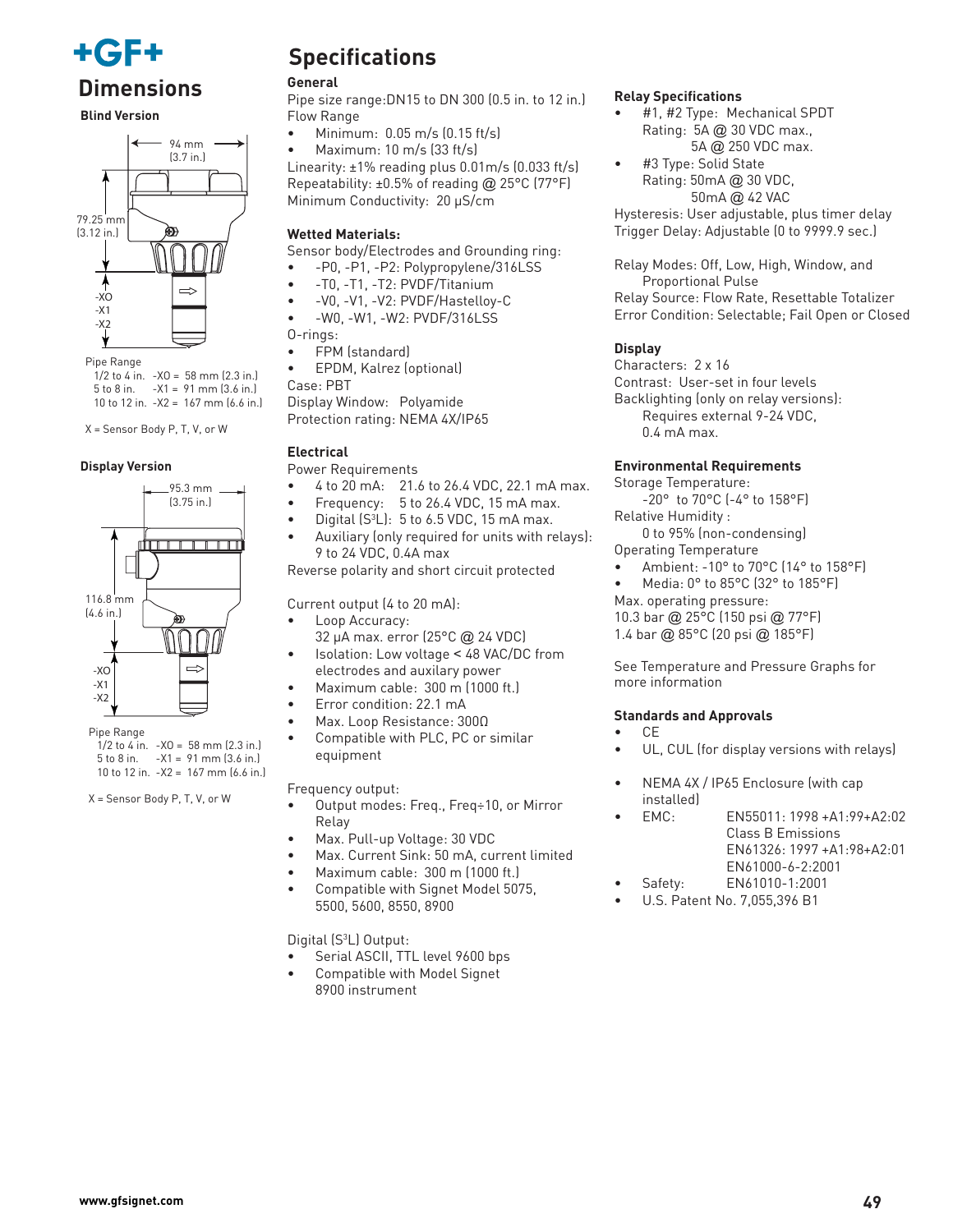

# **Ordering Information**

|            | Sensor Part No. |                                                                               |                                                  |                                                      |                                                                                          |  |  |  |
|------------|-----------------|-------------------------------------------------------------------------------|--------------------------------------------------|------------------------------------------------------|------------------------------------------------------------------------------------------|--|--|--|
| $3 - 2551$ |                 |                                                                               |                                                  |                                                      |                                                                                          |  |  |  |
|            |                 | Sensor Body (Transducer) and electrodes/grounding ring materials - Choose one |                                                  |                                                      |                                                                                          |  |  |  |
|            | -P              |                                                                               | Polypropylene and 316L SS                        |                                                      |                                                                                          |  |  |  |
|            | $-T$            |                                                                               | <b>PVDF</b> and Titanium<br>PVDF and Hastelloy C |                                                      |                                                                                          |  |  |  |
|            | -V              |                                                                               |                                                  |                                                      |                                                                                          |  |  |  |
|            | -W              |                                                                               |                                                  | PVDF and 316L SS                                     |                                                                                          |  |  |  |
|            |                 |                                                                               |                                                  | Pipe size - Choose one                               |                                                                                          |  |  |  |
|            |                 | $\mathbf{0}$                                                                  |                                                  | DN15 to DN100 (1/2 to 4 in.)                         |                                                                                          |  |  |  |
|            |                 | 1                                                                             |                                                  | DN125 to DN200 (5 to 8 in.)                          |                                                                                          |  |  |  |
|            |                 | $\overline{2}$                                                                |                                                  |                                                      | DN250 to DN300 (10 to 12 in.)                                                            |  |  |  |
|            |                 |                                                                               |                                                  |                                                      | Display Options - Choose One                                                             |  |  |  |
|            |                 |                                                                               | -1                                               | No Display                                           |                                                                                          |  |  |  |
|            |                 |                                                                               | $-2$                                             | With Display, two SPDT relays, one solid state relay |                                                                                          |  |  |  |
|            |                 |                                                                               | -4                                               | With Display                                         |                                                                                          |  |  |  |
|            |                 |                                                                               |                                                  | Output options - Choose One                          |                                                                                          |  |  |  |
|            |                 |                                                                               |                                                  | 1                                                    | Frequency, Digital (S <sup>3</sup> L) out, [Freqency÷10, Mirror Relay* (open collector]] |  |  |  |
|            |                 |                                                                               |                                                  | $\overline{2}$                                       | 4 to 20 mA output                                                                        |  |  |  |
| $3 - 2551$ | $-P$            | $\mathbf{0}$                                                                  | $-2$                                             | $\overline{2}$                                       | <b>Example Part Number</b>                                                               |  |  |  |

• Note minimum process liquid conductivity requirement is 20 µs/ cm • Install sensor using standard Signet installation fittings for best results

**Application Tips:**

• Sensor is capable of retrofitting into existing 515 and 2536 fittings.

\*This option is a programmable open collector output that is available with display versions only.

| Mfr. Part No.        | Code        | Mfr. Part No.        | Code        |
|----------------------|-------------|----------------------|-------------|
| $3 - 2551 - P0 - 11$ | 159 001 105 | $3 - 2551 - V0 - 11$ | 159 001 257 |
| 3-2551-P0-12         | 159 001 110 | 3-2551-V0-12         | 159 001 259 |
| 3-2551-P0-21         | 159 001 267 | 3-2551-V0-21         | 159 001 269 |
| 3-2551-P0-22         | 159 001 273 | 3-2551-V0-22         | 159 001 275 |
| 3-2551-P0-41         | 159 001 261 | $3 - 2551 - V0 - 41$ | 159 001 263 |
| 3-2551-P0-42         | 159 001 279 | 3-2551-V0-42         | 159 001 281 |
| $3 - 2551 - P1 - 11$ | 159 001 106 | $3 - 2551 - V1 - 11$ | 159 001 258 |
| $3 - 2551 - P1 - 12$ | 159 001 111 | $3 - 2551 - V1 - 12$ | 159 001 260 |
| $3 - 2551 - P1 - 21$ | 159 001 268 | $3 - 2551 - V1 - 21$ | 159 001 270 |
| $3 - 2551 - P1 - 22$ | 159 001 274 | $3 - 2551 - V1 - 22$ | 159 001 276 |
| $3 - 2551 - P1 - 41$ | 159 001 262 | $3 - 2551 - V1 - 41$ | 159 001 264 |
| $3 - 2551 - P1 - 42$ | 159 001 280 | $3 - 2551 - V1 - 42$ | 159 001 282 |
| 3-2551-P2-11         | 159 001 107 | $3 - 2551 - V2 - 11$ | 159 001 450 |
| 3-2551-P2-12         | 159 001 112 | $3 - 2551 - V2 - 12$ | 159 001 451 |
| 3-2551-P2-21         | 159 001 435 | $3 - 2551 - V2 - 21$ | 159 001 456 |
| 3-2551-P2-22         | 159 001 438 | $3 - 2551 - V2 - 22$ | 159 001 457 |
| 3-2551-P2-41         | 159 001 432 | $3 - 2551 - V2 - 41$ | 159 001 462 |
| 3-2551-P2-42         | 159 001 441 | $3 - 2551 - V2 - 42$ | 159 001 463 |
| $3 - 2551 - T0 - 11$ | 159 001 108 | 3-2551-W0-11         | 150 001 230 |
| $3 - 2551 - T0 - 12$ | 159 001 113 | 3-2551-W0-12         | 159 001 231 |
| $3 - 2551 - T0 - 21$ | 159 001 436 | 3-2551-W0-21         | 159 001 271 |
| $3 - 2551 - T0 - 22$ | 159 001 439 | 3-2551-W0-22         | 159 001 277 |
| $3 - 2551 - T0 - 41$ | 159 001 433 | $3 - 2551 - W0 - 41$ | 159 001 265 |
| $3 - 2551 - T0 - 42$ | 159 001 442 | 3-2551-W0-42         | 159 001 283 |
| $3 - 2551 - T1 - 11$ | 159 001 109 | $3 - 2551 - W1 - 11$ | 159 001 232 |
| $3 - 2551 - T1 - 12$ | 159 001 114 | $3 - 2551 - W1 - 12$ | 159 001 233 |
| $3 - 2551 - T1 - 21$ | 159 001 437 | $3 - 2551 - W1 - 21$ | 159 001 272 |
| $3 - 2551 - T1 - 22$ | 159 001 440 | $3 - 2551 - W1 - 22$ | 159 001 278 |
| $3 - 2551 - T1 - 41$ | 159 001 434 | $3 - 2551 - W1 - 41$ | 159 001 266 |
| $3 - 2551 - T1 - 42$ | 159 001 443 | $3 - 2551 - W1 - 42$ | 159 001 284 |
| $3 - 2551 - T2 - 11$ | 159 001 448 | $3 - 2551 - W2 - 11$ | 159 001 452 |
| $3 - 2551 - T2 - 12$ | 159 001 449 | $3 - 2551 - W2 - 12$ | 159 001 453 |
| $3 - 2551 - T2 - 21$ | 159 001 454 | $3 - 2551 - W2 - 21$ | 159 001 458 |
| $3 - 2551 - T2 - 22$ | 159 001 455 | 3-2551-W2-22         | 159 001 459 |
| $3 - 2551 - T2 - 41$ | 159 001 460 | $3 - 2551 - W2 - 41$ | 159 001 464 |
| $3 - 2551 - T2 - 42$ | 159 001 461 | $3 - 2551 - W2 - 42$ | 159 001 465 |